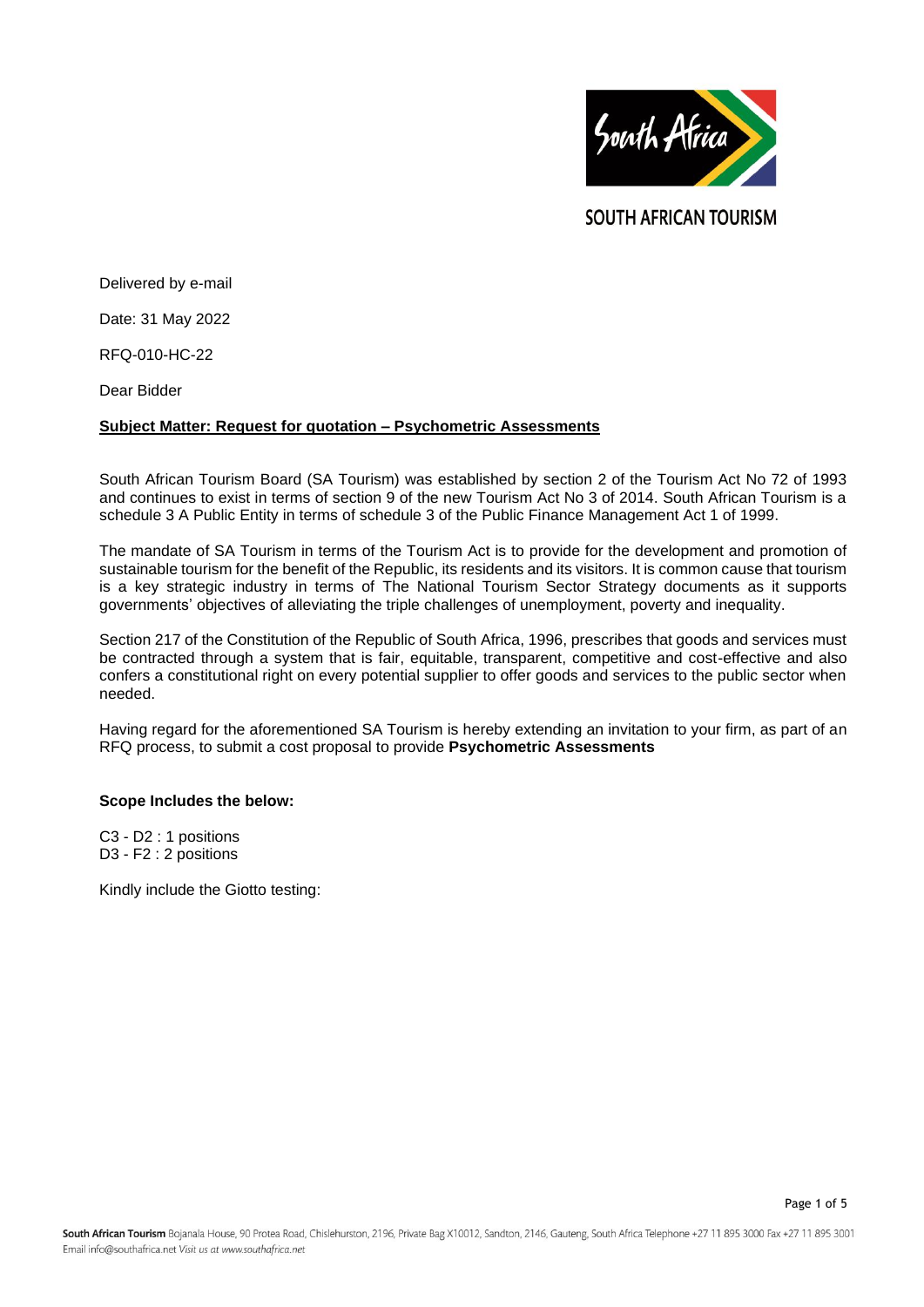| <b>POSITION</b> | <b>JOB GRADE</b><br>(PATERSON) | <b>ATTRIBUTES TO BE</b><br><b>MEASURED</b>                     | <b>ASSESSMENT BATTERY</b>                        |
|-----------------|--------------------------------|----------------------------------------------------------------|--------------------------------------------------|
|                 |                                |                                                                |                                                  |
|                 | $C3 - D2$                      | Personality                                                    | $15FQ+$                                          |
|                 |                                | Ability                                                        | <b>General Reasoning Test</b><br>Battery (GRT2)  |
|                 |                                | <b>Cognitive Preferences</b><br>(Decision<br>Making/Judgement) | <b>Cognitive Process Profile</b><br>(CPP)        |
|                 |                                | <b>Capability Assessment</b>                                   | <b>Assessment Centre/Case</b><br>Study           |
|                 |                                |                                                                |                                                  |
|                 | $D3 - F2$                      | Personality                                                    | $15FQ+$                                          |
|                 |                                | Ability                                                        | <b>Critical Reasoning Test</b><br>Battery (CRTB) |
|                 |                                | Cognitive<br>Preferences(Decision<br>Making/Judgement)         | <b>Cognitive Process Profile</b><br>(CPP)        |
|                 |                                |                                                                |                                                  |

# **1. Format of proposals**

Bidders must complete and return all the necessary standard bidding documents (SBD's) attached to this request for financial proposals.

Bidders are advised that their proposals should be concise, written in plain English and simply presented in the same order as indicted below:-

- (a) Cover letter introducing your firm and credentials, capacity, capability and experience for this assignment;
- (b) National Treasury Centralized Supplier Database (CSD) registration summary report with a valid tax status;
- (c) Valid certified copy of B-BBEE certificate;
- (d) Bidders must have specific experience and submit at least three recent references (in a form of written proof(s) on their client's letterhead including relevant contact person(s), office telephone & fax number, website and email address) where similar work were undertaken.
- (e) Overview of the methodology your firm will apply for this assignment;
- (f) Project/assignment approach and plan which outlines the activities to be undertaken during the process;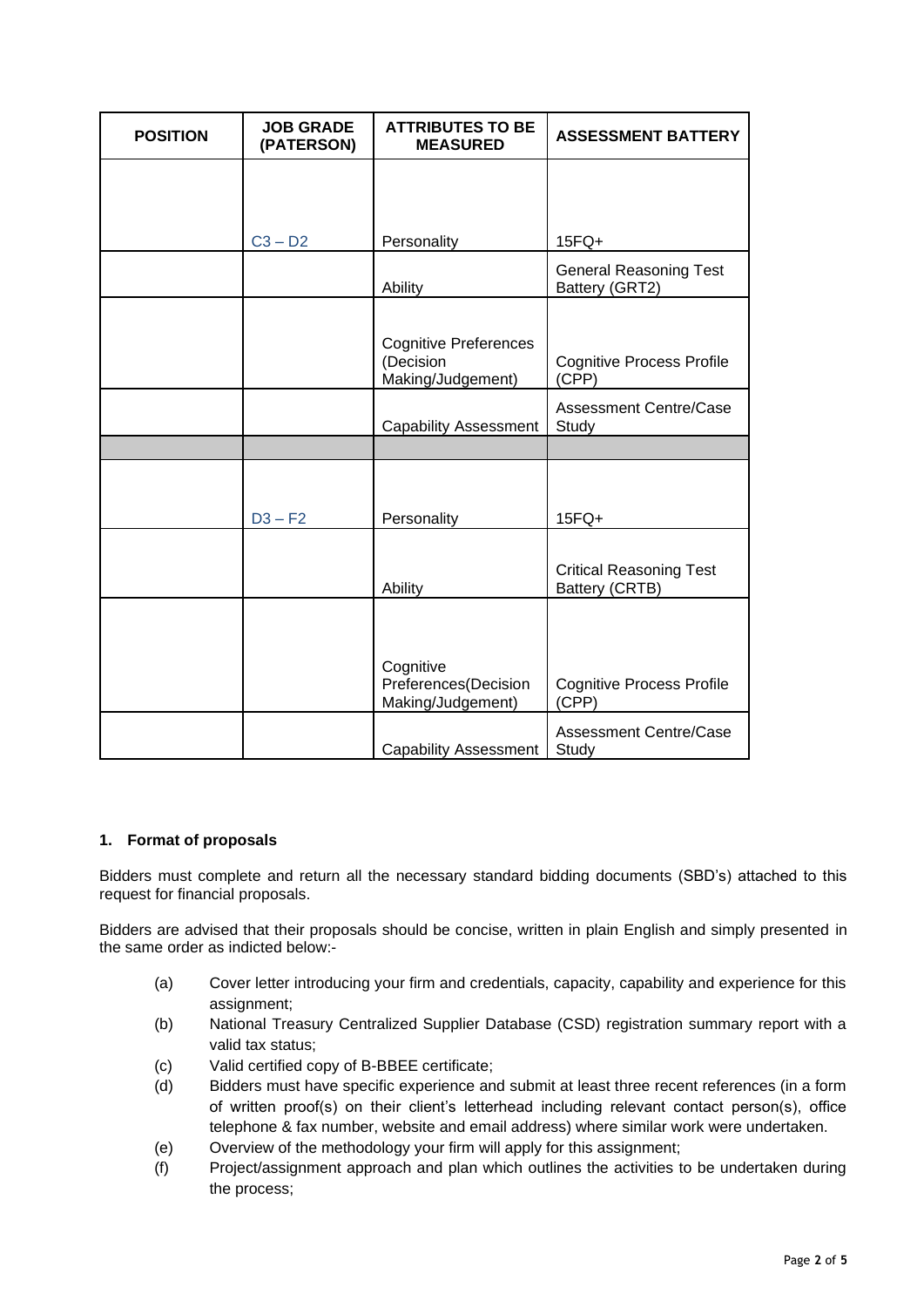- (g) Outline of the qualifications and related experience of the proposed resources that will be assigned to the matter;
- (h) Financial proposal to deliver the assignment including any other cost SA Tourism should be aware off for the successful completion of the assignment;
- (i) Declaration of Interest SBD 4;
- (j) Preference Point Claim Form SBD 6.1;
- (k) Declaration of Bidder's Past Supply Chain Management Practices SBD 8; and
- (l) Independent Bid Determination SBD 9.

## **2. Evaluation Method**

The cost proposals will be evaluated on comparative price and B-BBEE level of contribution, using the 80/20 preference point system contemplated in the Preferential Procurement Regulations 2017 where 80 points will be awarded for price while 20 points will be allocated for preference points for BBBEE as prescribed in the regulations

The points for functionality and the points for B-BBEE level of contribution will be added together and the proposal from the bidder which meets the highest score will be deemed the preferred proposal.

| <b>B-BBEE Status Level</b><br><b>of</b><br><b>Contributor</b> | <b>Number of Points</b> |
|---------------------------------------------------------------|-------------------------|
|                                                               | 20                      |
| $\overline{2}$                                                | 18                      |
| 3                                                             | 14                      |
| 4                                                             | 12                      |
| 5                                                             | 8                       |
| 6                                                             | 6                       |
| 7                                                             |                         |
| 8                                                             | 2                       |
| Non-compliant contributor                                     |                         |

Points for B-BBEE level of contribution will be awarded in accordance with the below table:-

Bidders are required to submit proof of B-BBEE Status Level of contributor. Proof includes original and valid B-BBEE Status Level Verification Certificates issued by a SANAS credited agency or certified copies thereof together with their price quotations, to substantiate their B-BBEE rating claims.

In terms of the Generic Codes of Good Practice, an enterprise including a sole propriety with annual total revenue of R10 million or less qualifies as an EME. An EME is required to submit a sworn affidavit confirming their annual total revenue of R10 million or less and level of black ownership to claim points as prescribed by regulation 6 and 7 of the Preferential Procurement Regulations 2017.

The Codes define a QSE as any enterprise with annual total revenue of between R10 million and R50 million. A QSE is required to submit a sworn affidavit confirming their annual total revenue of between R10 million and R50 million and level of black ownership or a B-BBEE level verification certificate to claim points as prescribed by regulation 6 and 7 of the Preferential Procurement Regulations 2017

Bidders who do not submit B-BBEE Status Level Verification Certificates or Sworn affidavits, in the case of EME's and QSE's, or who are non-compliant contributors to B-BBEE do not qualify for preference points for B-BBEE but will not be disqualified from the bidding process. They will score points out of 80 for price only and zero (0) points out of 20 for B-BBEE.

# **3. National Treasury Centralized Supplier Registration and B-BBEE Certificates**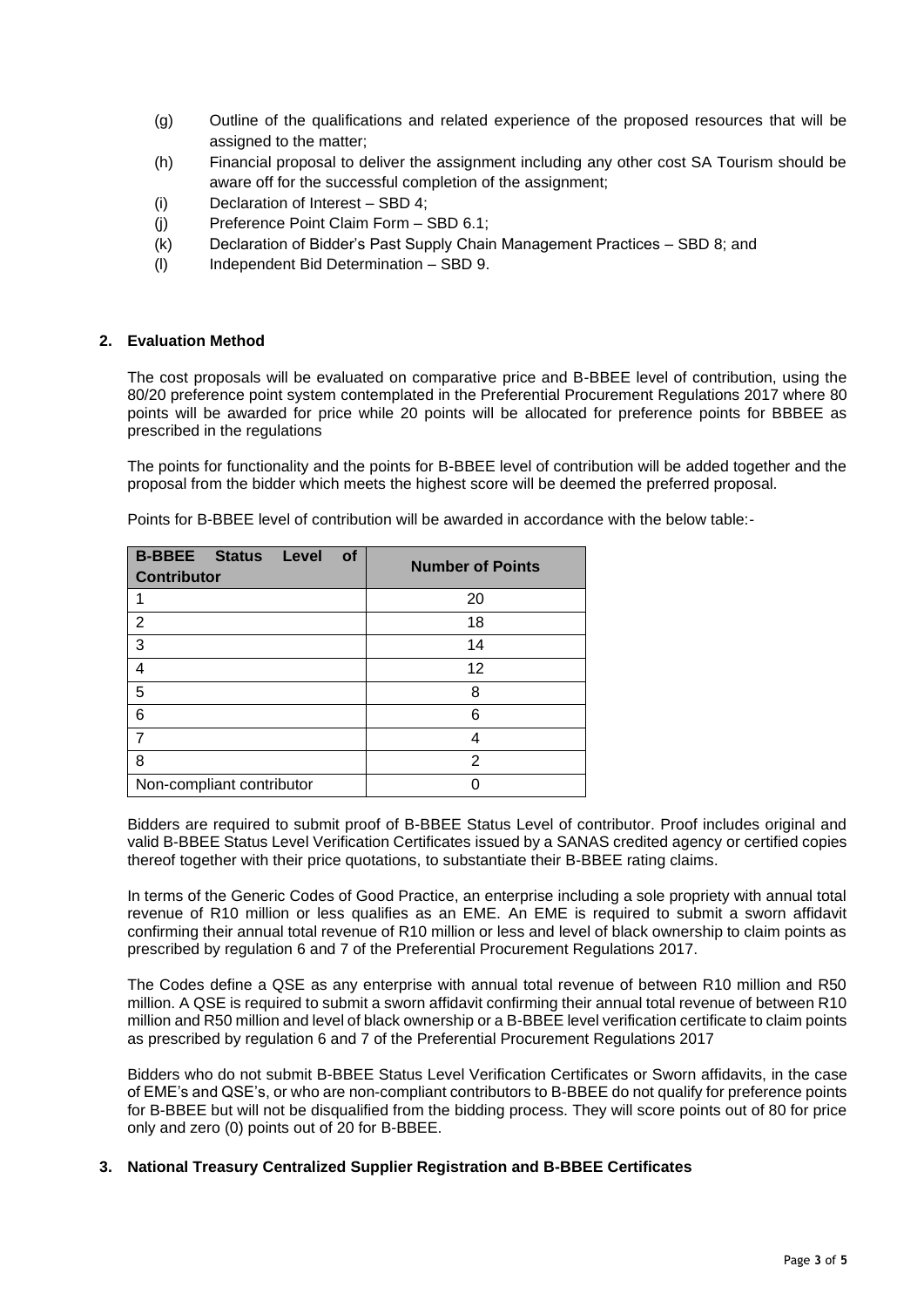All bid submissions must include a copy of successful registration on National Treasury's Centralized Supplier Database (CSD) with a valid tax clearance status and an original or certified copy of a B-BBEE verification certificate (if you have been assessed).

Proposals which does not include these documents will not be considered.

## **4. Deadline for submission**

All proposals must be e-mailed, in PDF format, to [quotes@southafrica.net](mailto:sizakele@southafrica.net) no later than **12h00 on Wednesday 08 June 2022** and should remain valid for at least 45 days after the closing day.

# **5. Confidentiality**

The request for a cost proposal and all related information shall be held in strict confidence by bidders and usage of such information shall be limited to the preparation of the bid. All bidders are bound by a confidentially agreement preventing the unauthorized disclosure of any information regarding SA Tourism or of its activities to any other organization or individual. The bidders may not disclose any information, documentation or products to other clients without written approval of SA Tourism.

## **6. Terms of engagement**

No service should be provided to SA Tourism and no amount will become due and payable by SA Tourism before an official purchase order has been issued to the supplier where service delivery will be within the specified time scale after the receipt of the official purchase order.

# **7. Payments**

No advance payments will be made in respect of this assignment. Payments shall be made in terms of the deliverables as agreed upon and shall be made strictly in accordance with the prescripts of the PFMA (Public Finance Management Act, 1999. Act 1 of 1999).

The successful bidder shall after completion of the assignment, invoice SA Tourism for the services rendered. No payment will be made to the successful bidder unless an invoice complying with section 20 of VAT Act No 89 of 1991 has been submitted to SA Tourism.

Payment shall be made into the bidder's bank account normally 30 days after receipt of an acceptable, valid invoice.

#### **8. Non-compliance with delivery terms**

The successful bidder must ensure that the work is confined to the scope as defined and agreed to. As soon as it becomes known to the bidder that they will not be able to deliver the services within the delivery period and/or against the quoted price and/or as specified, SA Tourism's sourcing specialist must be given immediate written notice to this effect.

#### **9. Retention**

Upon completion of the assignment and / or termination of the agreement, the successful bidder shall on demand hand over to SA Tourism all documentation, information, etc. relevant to the assignment without the right of retention.

#### **10. Cost**

The bidder will bear all the costs associated with the preparation of the response and no costs or expenses incurred by the bidder will be borne by SA Tourism.

#### **11. Cancellation of the request**

SA Tourism may, prior to the award of the bid, have the right to cancel the bid if:

- (a) Due to changed circumstances, there is no longer a need for the service; or
- (b) Funds are no longer available to cover the part and/or total envisaged expenditure; or